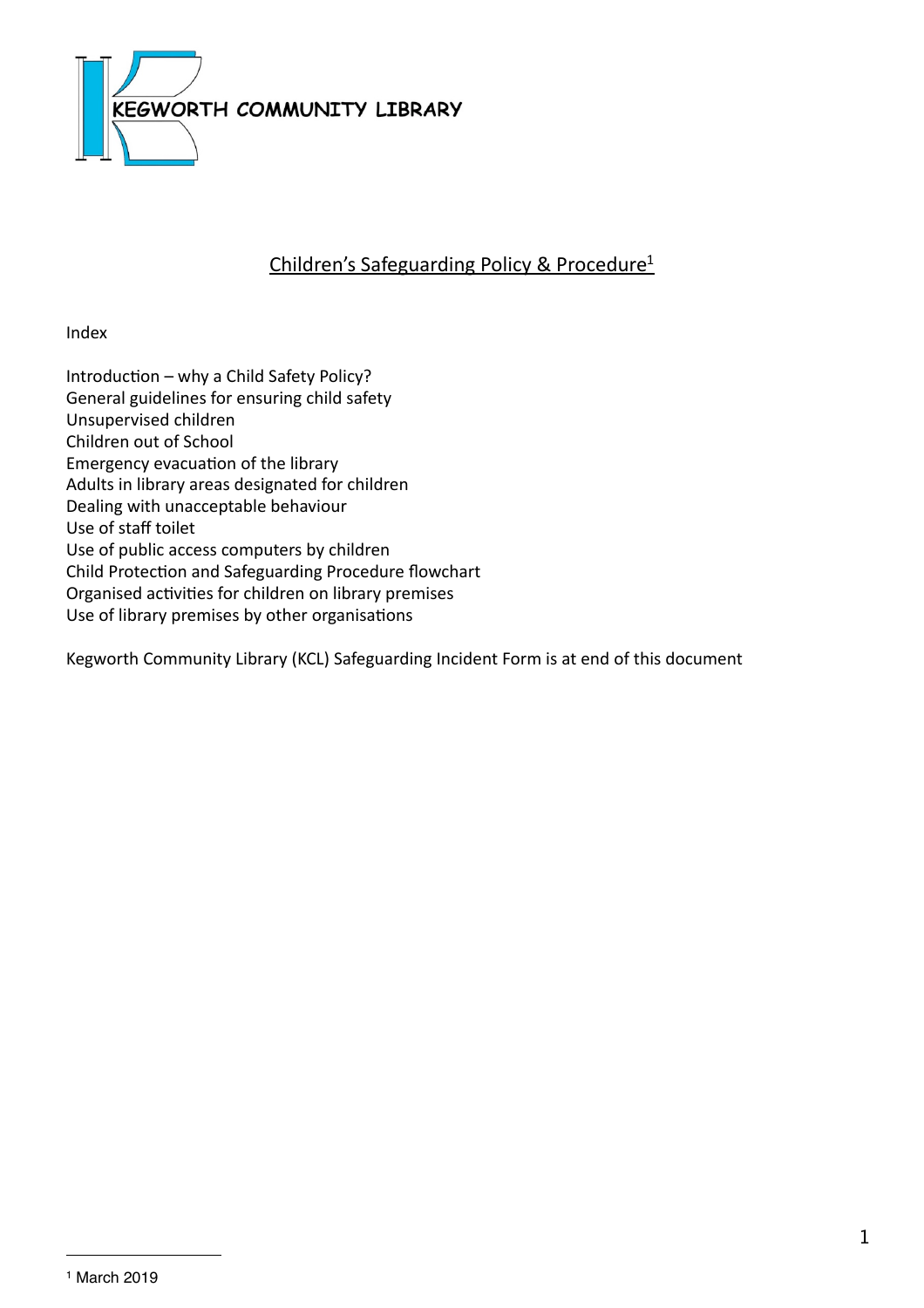Introduction - Why a child safety policy?

"Child safety is a society-wide responsibility. It is important for library volunteers to be aware that as part of the community working with children, they share in this responsibility." A Safe Place for Children CILIP 2005

The KCL policy follows guidelines set out in the Leicester, Leicestershire and Rutland Safeguarding /Child Protection Procedure which should be read in conjunction with this policy and can be viewed on the following link: http://lrsb.org.uk/children

KCL believes that the safety and welfare of children in libraries is the responsibility of every volunteer, from front-line through to the Trustees. It is every child's legal right to feel safe and secure in our libraries and all volunteers have a responsibility to ensure that this basic principle is upheld. Library volunteers are not generally in loco parentis (i.e. taking the responsibility of the parent), but we have a duty of care to ensure that visitors will be reasonably safe in using premises for the purpose for which they are permitted to be there. The standard of care expected in relation to children is higher than in relation to adults because volunteers must expect children to be less careful than adults. All library volunteers should be guided at all times by the essential principle in the 1989 Children Act: "The welfare of the child is paramount" reinforced in the 2004 Children Act.

This policy provides a framework of good practice to make our library a safe place for children to use and enjoy. 

Our Designated Safeguarding Officer: Nicola Mullins Contact number: 07812114001 

General volunteer guidelines for ensuring child safety

We must all ensure that Libraries are places where children can feel safe.

KCL will follow this code of behaviour when dealing with children:

- Always listen to children and value and respect them as individuals.
- Always ensure another member or volunteer listens and / or observes, when in a difficult or sensitive situation involving a child.
- Avoid being alone with a child a meeting with a child or young person should take place as openly as possible  $-$  always remain in public view.
- Comfort a child who is obviously distressed, but always remain in public view.
- Never initiate physical contact with a child.
- Never lead a child by the hand out of the library in search of a parent or carer the child should be kept safe in the library until the parent / carer returns.
- Do not make contact with children for non-library business.
- Never do things of a personal nature for a child that the child could do for him or herself.
- Never accompany a child into a toilet, or assist a child in using the toilet or in adjusting his / her clothes.
- Call the Central Duty Team on 0116 305 0005 or the Police if there is a cause to believe that a child has been abandoned or forgotten.
- Follow the Leicestershire Council's Child Protection Procedure flow chart if you have serious concerns about a child's welfare. Remember - it is not the responsibility of anyone in the service to decide whether or not abuse has taken place, but there is a responsibility to pass on concerns to the designated officer or Central Duty Team.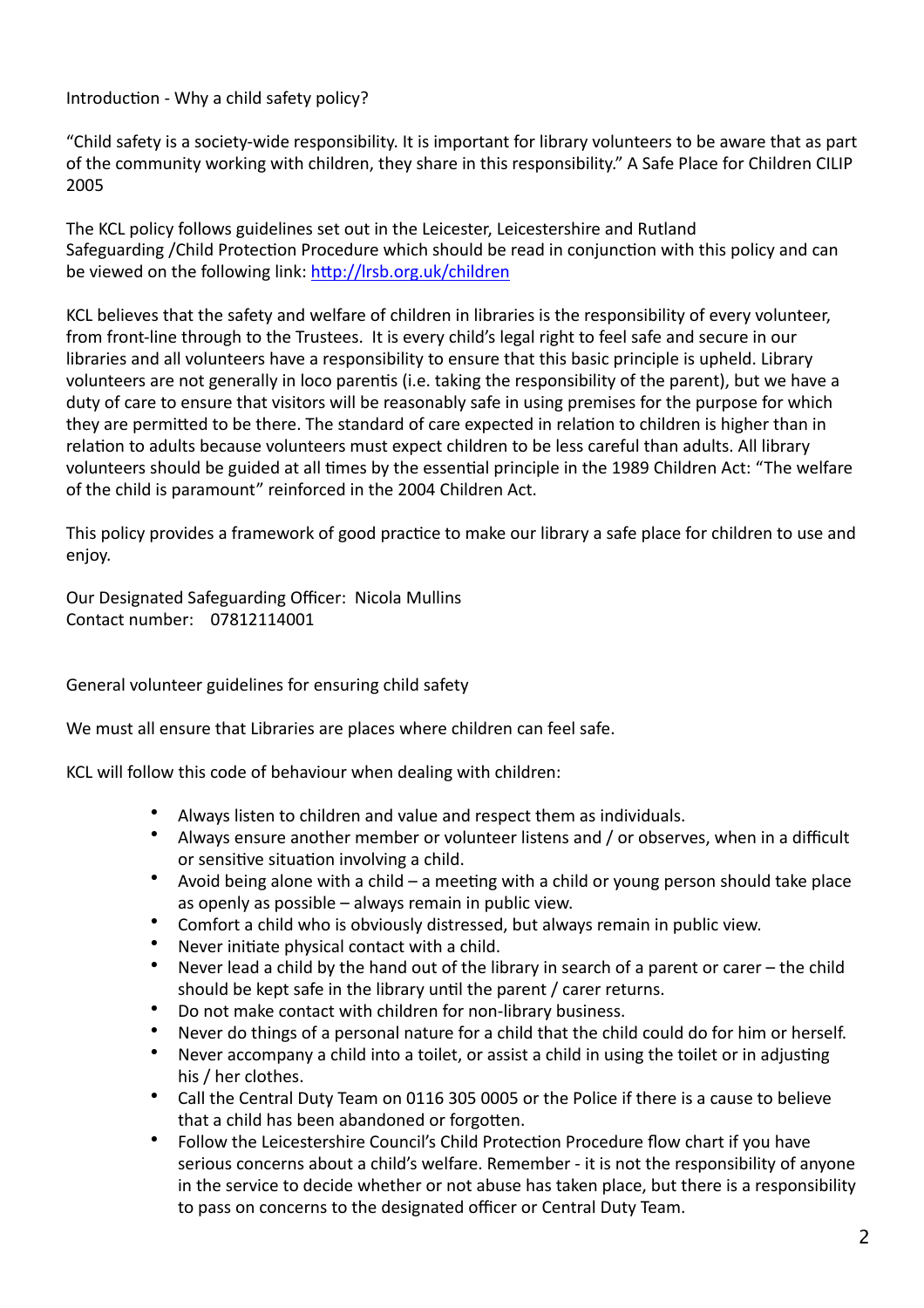Useful contact numbers 

Police 999 Non-emergency 101 Central Duty Team 0116 305 0005

#### Unsupervised children

The way in which library volunteers deal with unaccompanied children discovered in the library must be based on an awareness of the legal responsibility of the parent or carer, and the library's duty of care to all children on library premises. Children under the age of 8 years should be accompanied and supervised by a parent, carer or other suitable, responsible adult. All libraries should display a sign to this effect, and all publicity relating to children's activities should include the statement.

However, there will always be occasions when very young children visit the library unaccompanied. Whilst not wishing to discourage children from visiting the library, volunteers need to take reasonable steps to ensure the safety of the child if the child is (apparently) under 8 years of age, bearing in mind that children are 'less careful' of their own safety than adults (see good practice response below). A letter may be sent by KCL to the parent or carer of the child, reminding them of library policy regarding unaccompanied young children. However, the library is a safer place for children than the streets, and while following the suggested courses of action, library volunteers should allow children to remain in the library.

A good practice response to discovering a very young child (below 8 years) unaccompanied in the library and you are concerned about their safety:

- Ask the child if an adult is aware that they are here and if she / he is expecting to be collected.
- Try to contact the parent or carer; see if the child can give an address or telephone number; check registration details to see if the child or a parent/carer is a library member.
- Avoid being left alone with a child try to ensure colleagues are present when dealing with unsupervised children and remain in public view.
- Record any response from the parent or carer on an incident form (appendix  $1$ ) a letter may be sent to the parent or carer as outlined above. If volunteers are not happy to allow the child to leave alone, and if all attempts to contact the parent or carer fail, volunteers should encourage the child to stay in the library while they contact the Central Duty Team for advice. If this is not possible, then contact the local police station.

If an unaccompanied young child is expecting to be met at closing time KCL volunteers should:

- Check on the child's situation with the support of another volunteer are they waiting for a parent or carer to collect them?
- The child may be allowed to use library phone to phone home to ask a parent or carer to collect them. However, children should be reminded to organise this in advance if it is happening on a regular basis.
- Telephone the child's home from the library to clarify the situation if necessary;
- Wait for the parent/carer to collect the child and then explain the library's policy. Two volunteers should wait with the child.
- Where a parent or carer cannot be contacted, contact the Central Duty Team for advice.
- If the Central Duty Team cannot be contacted, contact the police. No volunteer should ever take a child home.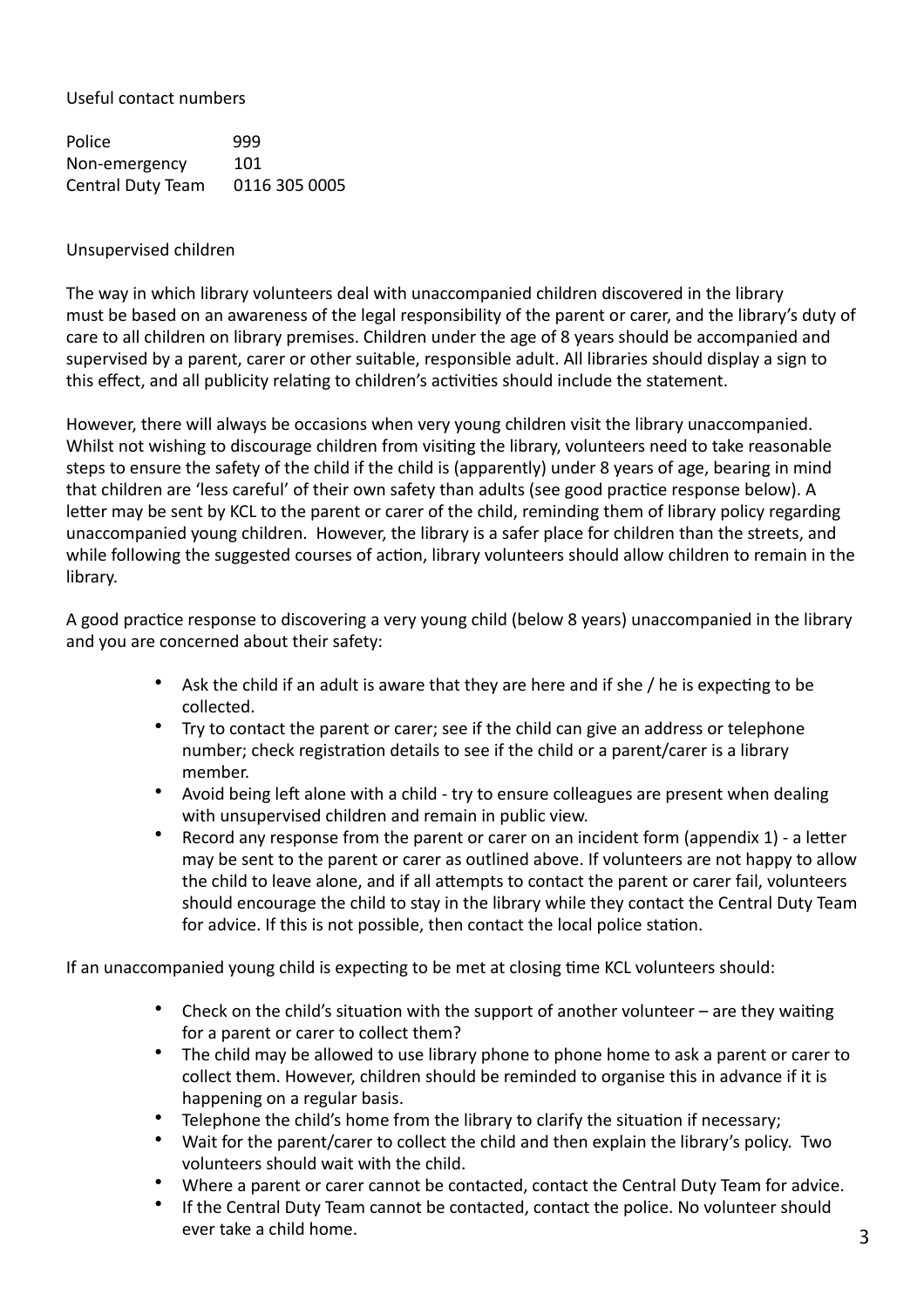- Complete a written incident report (appendix 1) and send to the appropriate designated officer, copied to the Central Duty Team. A letter will be sent to the parents and carers, reminding them of the library service's policy regarding unaccompanied children.
- If a child wishes to leave, every effort should be made to persuade him or her to stay until help has arrived. However, volunteers must not attempt physically to restrain a child except to prevent accident or injury when there are reasonable grounds to believe there is a real risk to the child or in self-defence.

### Children out of school

During term-time, children of school age would not normally be using the library during the period of the school day, unless as part of a class visit or organised library activity. If a child or group of children and young people are using the library when they would normally be in school, library volunteers should:

- Talk to the children and attempt to discover why they are out of school.
- Ask to see the appropriate pass or letter of permission if they have been allowed out of school.
- If no pass or letter is produced, and the child's name and school can be identified, library volunteers should contact the school for advice.
- If the child says they have been excluded, contact the school for advice.
- If the school cannot be identified, library volunteers should contact the Central Duty Team.
- Complete an incident form outlining action taken (appendix 1).

The library is a safer place for children than the streets, and while following the above courses of action, library volunteers should allow children and young people to remain in the library.

# Emergency evacuation of the library

The library's fire regulations and assembly points are clearly displayed. All library volunteers must be familiar with procedures to ensure the safety of children in the event of the evacuation of the library premises. When the alarm sounds, we will check that no unaccompanied children are left in the library or related spaces (meeting room, toilet, etc).

In the event of an evacuation volunteers should take any unaccompanied children to the assembly point. An assessment of the length of the expected evacuation should be made in consultation with the designated fire officer at the location. If returning to the premises is not feasible before the library is expected to close, children who are expecting to be met by a parent/carer should be kept with library volunteers until the parent/carer claims them. Children who are not expecting to be met and who are allowed to leave the library unaccompanied should be allowed to make their own way home.

If there is an evacuation during an organised library activity for children, the responsible volunteers must lead children to the assembly point, taking the register of children attending the event. The register must be checked to ensure that all children are out of the building. If a child is unaccounted for report immediately to the emergency services.

Adults in library areas designated for children's use

It is important to remember that adults will use a children's library to borrow or return material and to supervise their children. However volunteers must be watchful of adults acting in ways that may threaten a child's safety anywhere in the library and they should be responsive to a child's concerns. This is a very sensitive area and volunteers should be cautious, but the child's welfare must come first.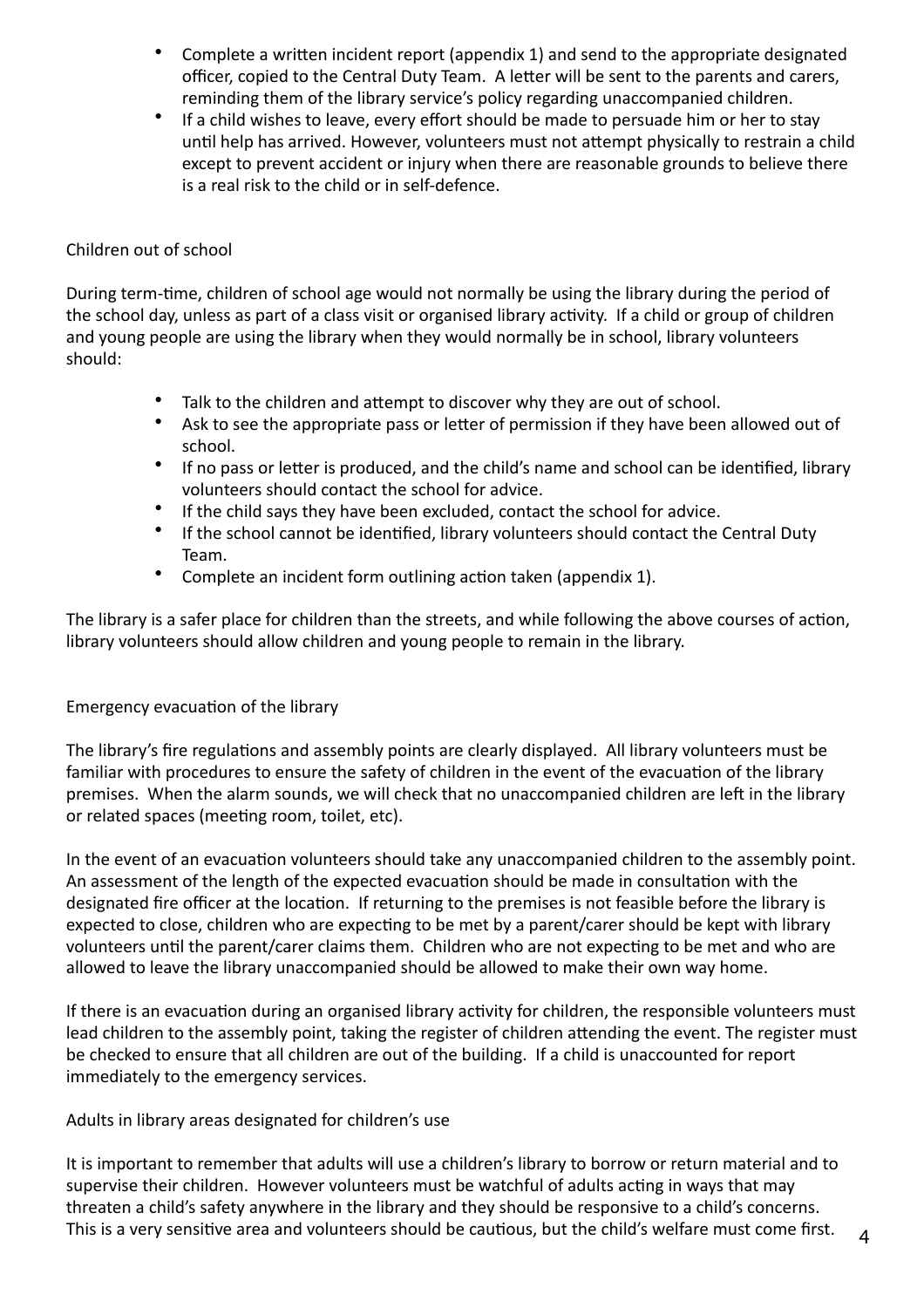An adult in a children's library area, but not seeming to use it, should be offered seating in the adult library, or help in finding the information they require. Concerns about an adult's behaviour should be immediately shared with the designated officer on duty. If the designated officer is not on site or unavailable, volunteers should record the incident.

If necessary, the adult should be asked to leave the area which is designated for children's use. If the adult argues against this, volunteers should point out they are not accusing the adult, but that the policy is there to protect children and that they are required to apply it.

Dealing with unacceptable behaviour

All library volunteers should take the following steps if confronted by unacceptable behaviour:

- Remind the child / children or young people concerned that they, like adults, are expected to act considerately towards volunteers and other users.
- Communicate with children and young people on an individual basis as much as possible 'blanket' condemnation and eviction of whole groups should be avoided where possible.
- Deal with challenging or unacceptable behaviour calmly and quietly and avoid putting volunteers or other members of the public in danger.
- Children and young people should be asked to leave the library only if the behaviour is not resolved, and as a temporary measure.
- If library volunteers feel that they or other library users are threatened or are at risk from a situation they cannot resolve, they should call the police.
- If volunteers witness a child being bullied, or if a child complains of being bullied in the library, volunteers have a duty to do whatever they can to stop it. The aggressive or abusive child should be told that his or her behaviour is not acceptable. If necessary volunteers will insist that he or she leaves the premises.
- An incident form should be completed (a copy can be found at the end of this policy).
- Only the Trustees after investigating an incident may ban a child or young person from using the library service for a specified period.

#### Use of toilets

KCL has no public toilet however volunteers should allow children to use the facilities.

Use of public access computers by children:

KCL's Conditions of Use for Public Access Computers and children and young people have the same conditions and rights of access as adults, unless their parent or carer has indicated in writing that they do not wish their child to have this access.

Access to the internet is filtered, but library volunteers should be alert to the possibility that children and young people may still be able to access unsuitable material. If this happens, library volunteers should:

- Inform the child or young person that it is not appropriate, and explain why.
- Pass information about the site to ICT to ensure that future access is reviewed and blocked where necessary.
- Warn the child their session could be terminated if they continue to access inappropriate material.

# Child protection

(physical, sexual, emotional or neglect) is taking place, they should contact the designated safeguarding 5 If library volunteers have serious concerns about a child's general welfare, or suspect that abuse officer and follow the safeguarding / child protection guidelines flow chart. The safeguarding officer will contact the Central Duty Team to discuss the concerns and to decide a course of action. If the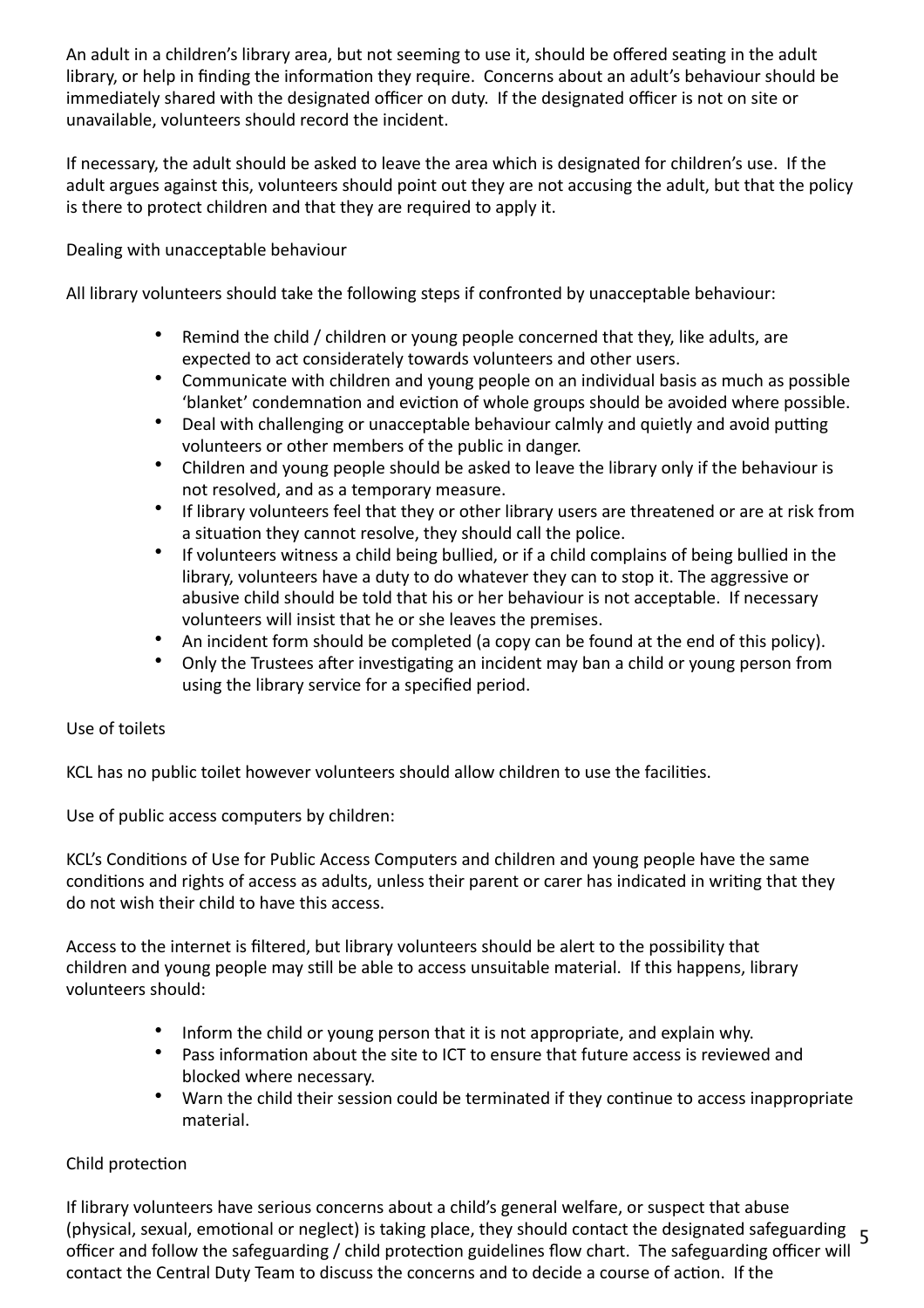designated person is not available, contact the Central Duty Team for advice, or the local police station and let the designated officer know what you have done and complete an incident report (appendix 1). Always follow this procedure if you are worried or concerned about a child.

If a child tells you they are or have been abused (discloses abuse):

- Take the child seriously and tell them so.
- Allow the child to say what has happened to him or her, but do not ask leading questions.
- Make a note of what the child says on the safeguarding incident form (appendix 1).
- Tell the child that you are glad they told you.
- Reassure the child that what happened is not their fault.
- Be honest with the child tell them who you will have to contact and why do not promise confidentiality.
- Keep the child fully informed about what you are doing.
- Contact the designated officer who will take advice from the Central Duty Team.

Numbers for child protection helplines (such as NSPCC 0808 800 5000 or Childline 0800 1111) can be found by an internet search. Children should be allowed to use library phones to call these numbers if they wish.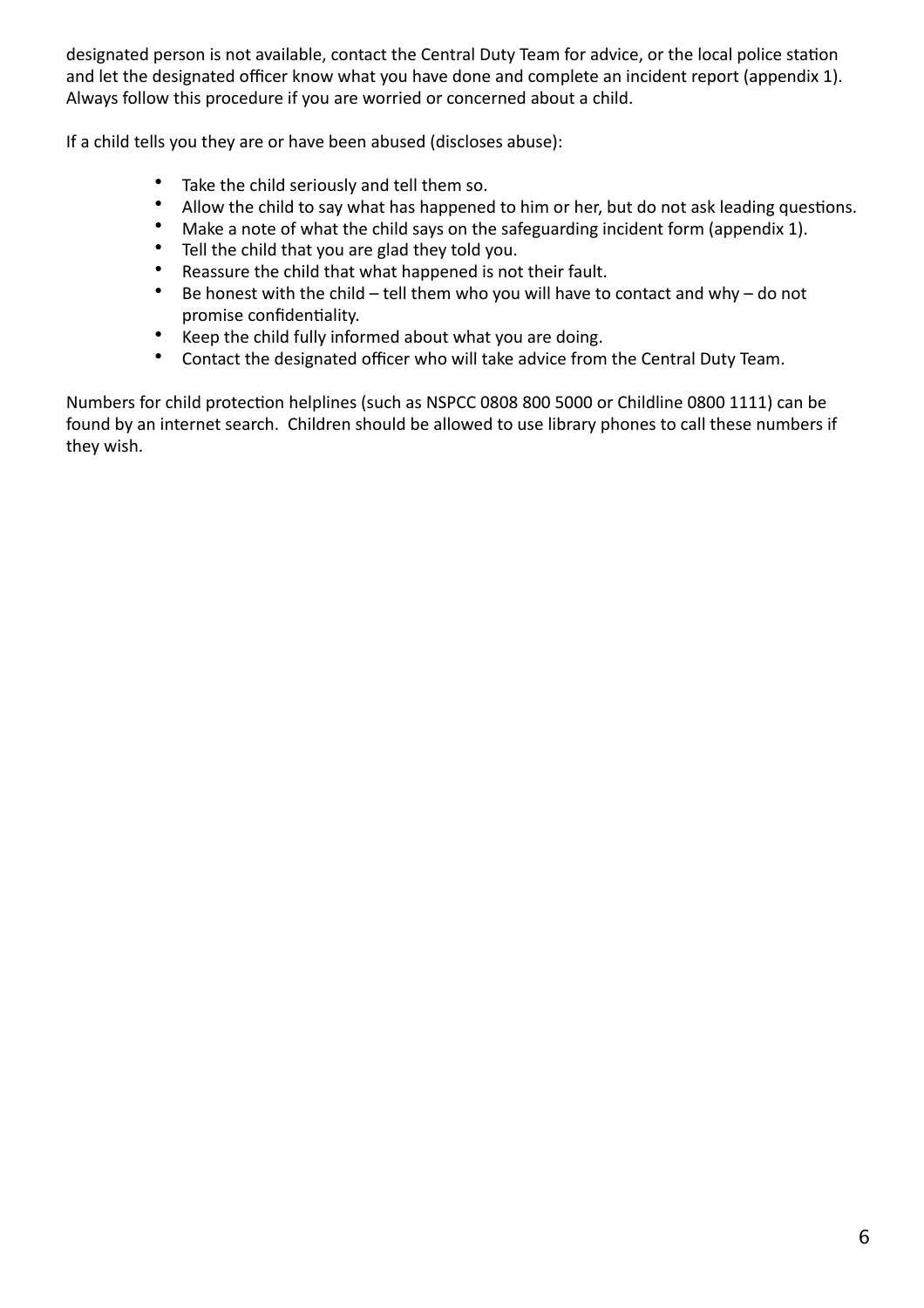#### Safeguarding Procedure

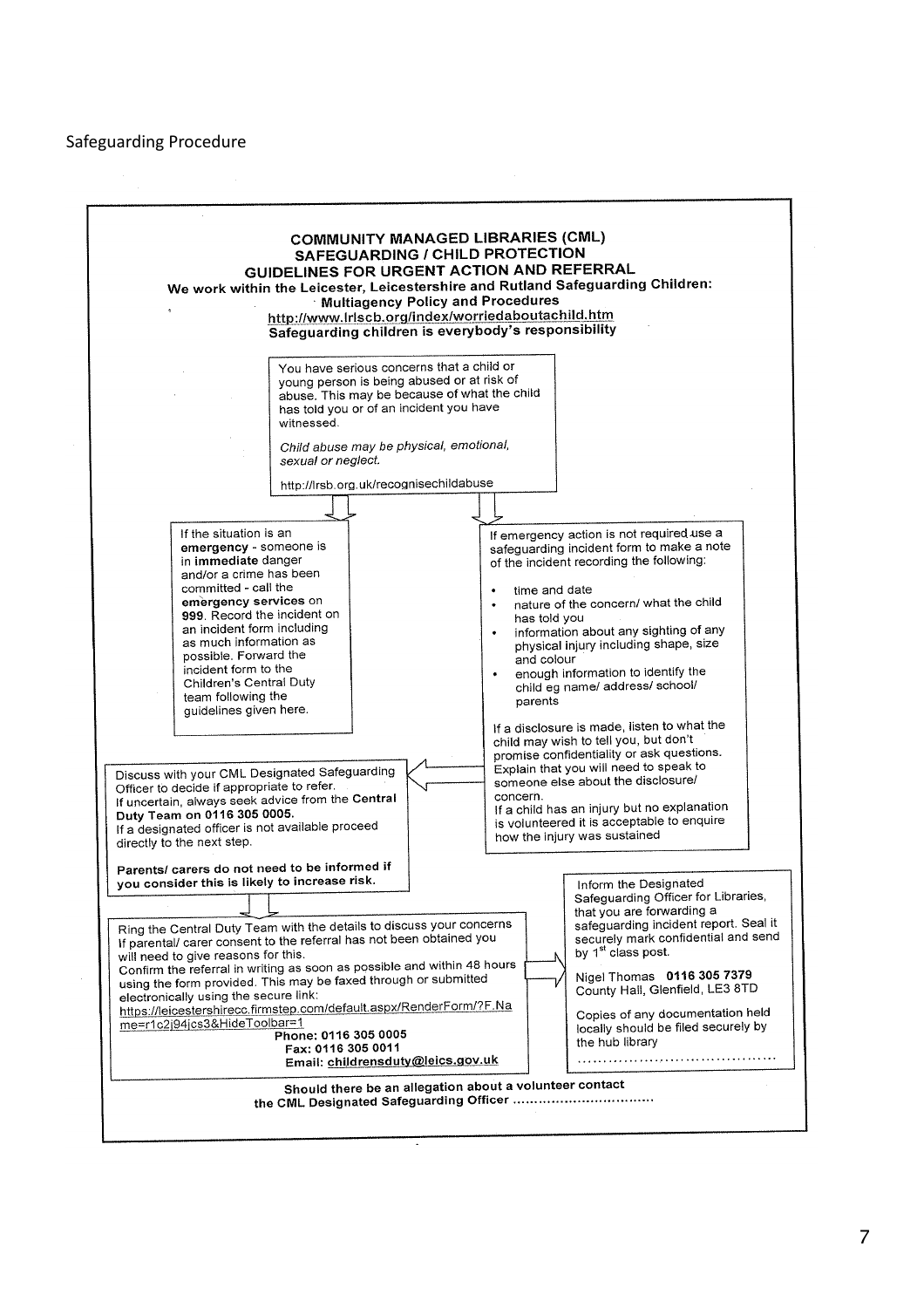### Organised activities for children on library premises

General guidelines for activities:

- There must be access to a telephone on the premises.
- Any equipment used must conform to safety standards.
- There must be a first aid box complying with the Health and Safety (First Aid) Regulations on the premises.
- Risk assessments for each activity or event should be carried out by the relevant volunteer designated by them.
- Maximum group size for each activity in each location should be estimated in advance of the activity and on safety grounds, these numbers should not be exceeded. Publicity material should advise of maximum numbers.
- No child under 8 years of age should be left unaccompanied; a parent, carer or responsible older sibling must stay with the child.

Volunteering at events and activities

At least 2 adults must be present during the activity.

#### Risk assessments

The Trustees are responsible for a general Risk Assessment of the KCL building and ensure that activities carried out in the library have been risk assessed in advance of the activity.

#### Planning the activity

When planning an activity, library volunteers should:

- Ensure there are suitable numbers of adults to supervise the event. If a class or group is visiting, one volunteer can supervise the activity if the accompanying adults remain with the group. When using outside speakers/entertainers, one volunteer should remain with the group at all times.
- Consider general health and safety issues.
- Carry out a risk assessment.
- Determine a maximum attendance figure based on volunteer numbers, space and the type of activity. If there is any doubt about the ability to control numbers or an anticipated high demand, the option of issuing tickets should be considered.
- Ensure that obligations under the Disability Discrimination Act are met, taking reasonable steps to enable disabled children to use the service and attend the activity.
- Ensure that they are aware of KCL's first aid arrangements.

#### **Publicity**

Publicity should specify the age of the children at whom the event is aimed, and the reminder that children under the age of 8 should be accompanied by a parent or carer. It should clearly state starting and finishing times.

Before and during the activity or event

All children attending an event should be registered. Children under 8 should be registered by their parents and carers.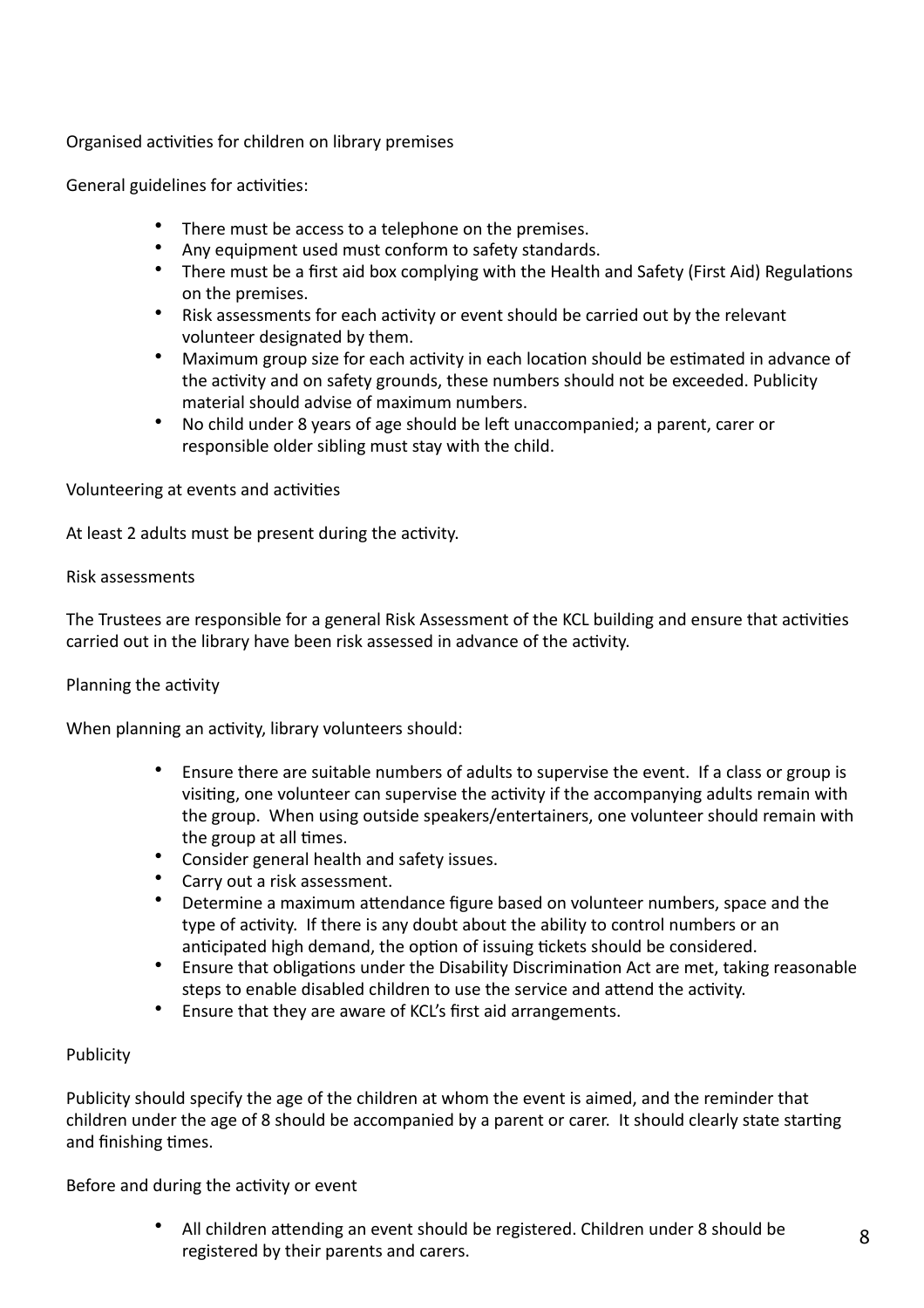- Volunteers must register all unaccompanied children attending the event and keep a written record of their name and, if possible, their address and telephone number.
- This register must be checked during an emergency evacuation.
- All volunteers must wear their name badges at the event.

### Photographs

Children may not be photographed at events, either by library volunteers or by members of the press, unless permission has been given by the child's parent or carer. This may be in person, if the parent is attending the event, or by a permission form signed in advance.

Use of library premises by other organisations

If an individual or external organisation wishes to use KCL for children's events or activities they must fill in the appropriate room bookings form. In completing this application form they agree to comply with this Children's Safeguarding Policy.

This policy will be reviewed regularly.